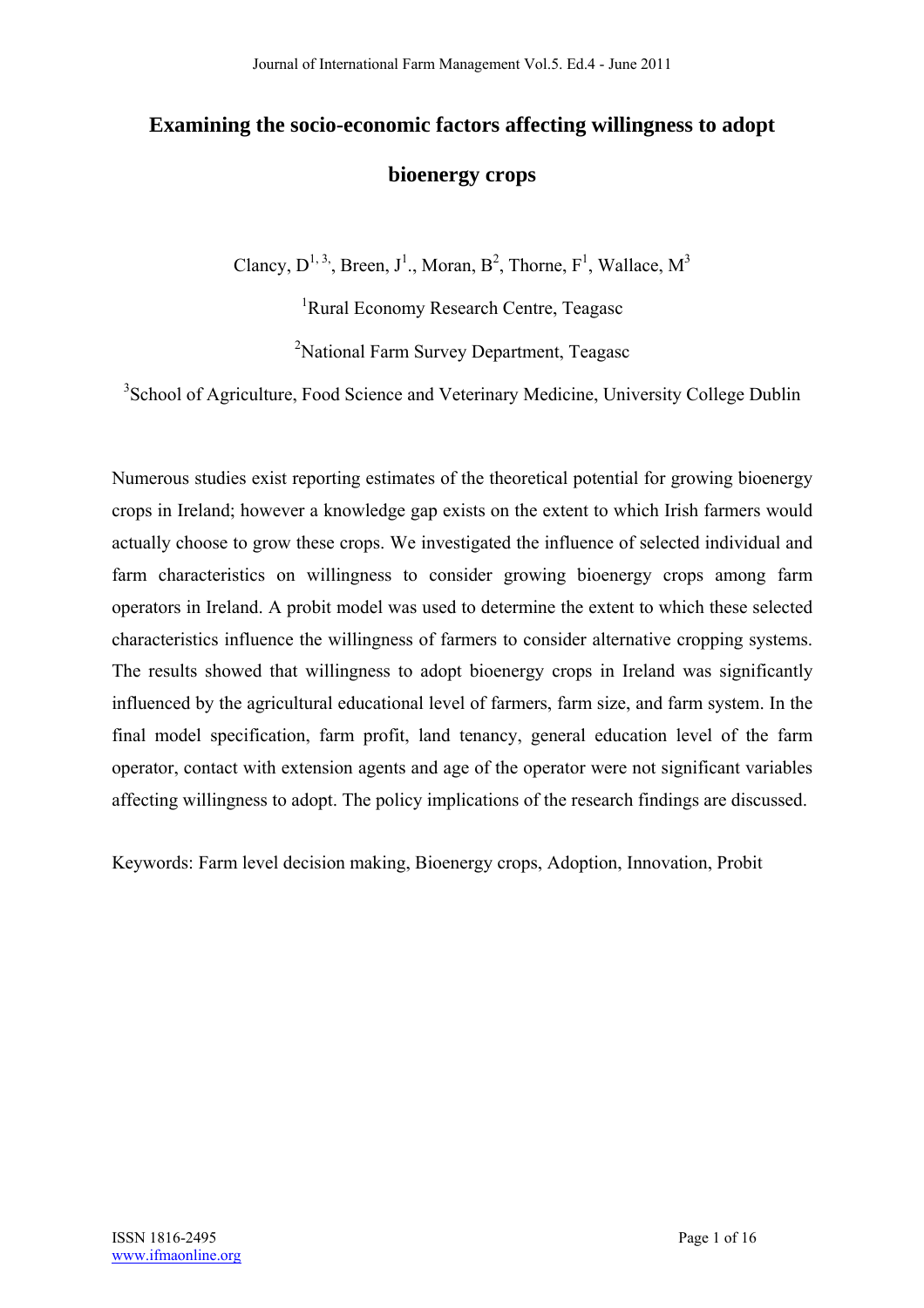## **1. Introduction**

The debate regarding the future role of bioenergy crop production in Ireland has heightened in direct response to a number of issues. Firstly, in response to the reform of the EU Common Agricultural Policy (CAP), Ireland replaced production-indexed farm subsidies with production 'decoupled' single farm payments (SFP) in 2005, based on land area farmed during 2000-2002. The introduction of decoupling is expected to lead to a reduction in Irish livestock numbers (Binfield et al., 2003). The land areas dedicated to both cereal production and sugar-beet in Ireland are also forecasted to decline due to this reform (Thorne, 2004; Thorne, 2006). Secondly, dramatic increases in oil, gas and coal prices have recently made fossil-based electricity and heat production substantially more expensive. These high prices may reflect a new era of higher energy costs perpetuated by limitations in the rate of oil supply and rapidly increasing demand from the growing economies of China and India. Thirdly, the introduction of the EU Emission Trading Scheme (ETS) in 2005 provides financial incentives for carbon-neutral fuels, including bioenergy, under the EU ETS legislation (2003/87/EC; 2004/101/EC).

Ensuing from the aforementioned factors there have been numerous studies estimating the theoretical potential for growing bioenergy crops in Ireland (Rice, 2007), however a knowledge gap exists on the extent to which Irish farmers would actually choose to grow these crops. Hence, this piece of research is focused on modelling the factors influencing the adoption decision at farm level. The hypothesis that there are explanatory variables that could explain the reason why some individual farmers are reluctant to consider alterations to their farm profile is examined. It is hypothesised here that farmers' reluctance to change may be a result of individual and farm circumstances. An understanding of the factors that influence the structural change process is important as it provides information for the policy making process, so that desired structural change can be achieved, based on prevailing social, political and economic goals (Austin et al., 1998). Furthermore, innovative behaviour is a topic of practical as well as academic interest because the willingness of farmers to adopt new techniques is an important determinant of the success of policy initiatives (Willock et al., 1999). In addition to influencing the agricultural policy debate, the understanding of farmer response to policy adjustments has important implications for other sectors in addition to agriculture, as the vibrancy of rural areas can also be affected.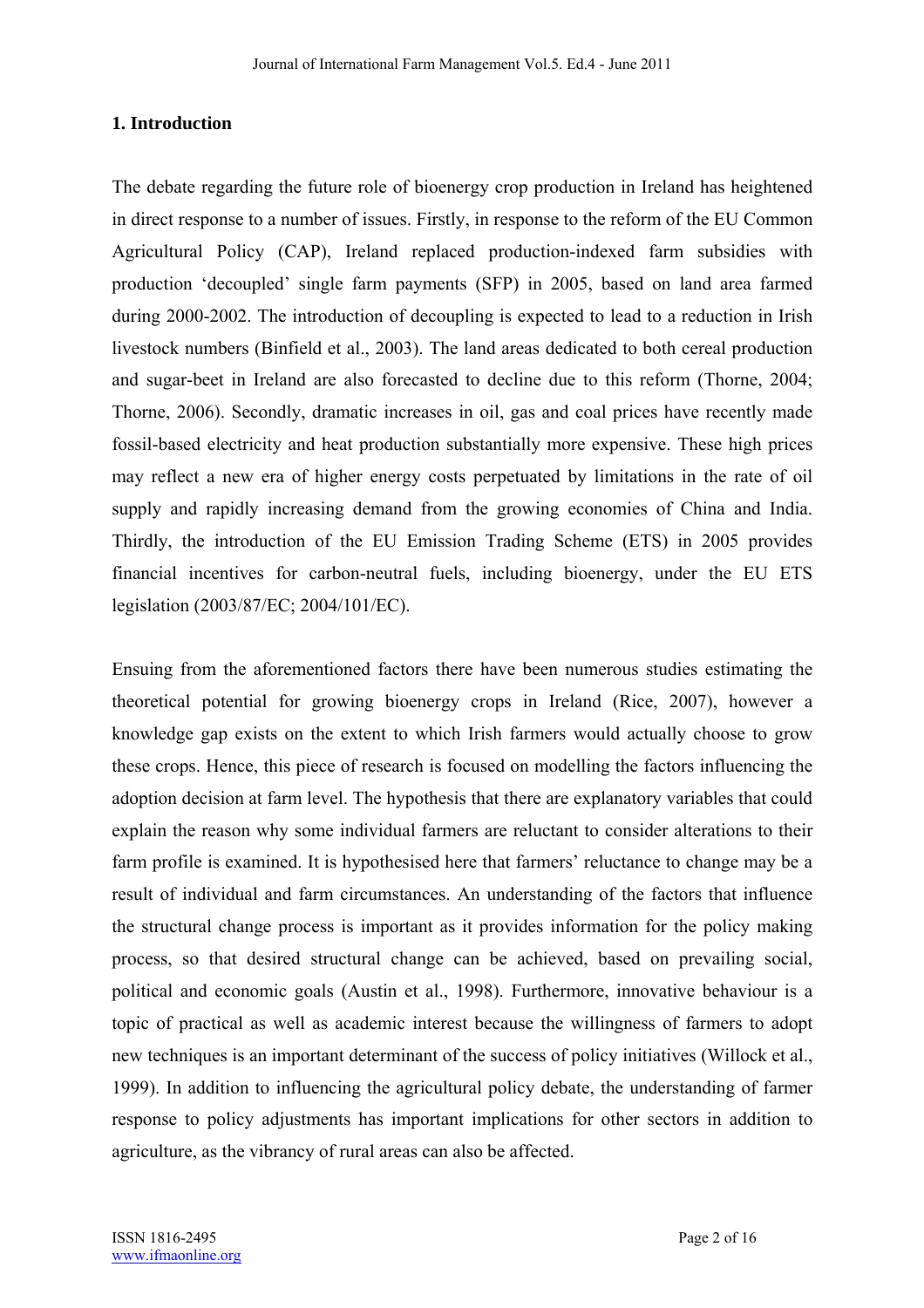The following section outlines the background to the research question with reference to insights from the literature on the adoption process. This section assists in the identification of explanatory variables that influence the decision making process in the context of bioenergy crop adoption. The next section outlines the econometric model (probit model) that was developed to answer the identified research question. Following this, the data used in the analysis is described and the empirical results of the model are outlined. Conclusions and discussion of the results are then identified, followed by possible areas of future work.

## **2. Background**

As the debate regarding the future role of bioenergy crop production has heightened, so too has the debate regarding the potential uptake or supply of bioenergy crops at farm level in Ireland. Due to the fact that these crops are relatively new to Irish agriculture, limited knowledge from past experiences can be used to assist in the identification of the determinants which will influence the farmer adoption process. There is however a considerable body of literature documenting research on the adoption and diffusion of innovativeness theory (Rogers, 1995). This literature has been widely used to identify factors that influence an individual's decision to adopt or reject an innovation (Boz and Akbay, 2005). While such models do not explicitly model the willingness of farmers to consider or investigate the conversion of land to bioenergy crop production, they do assist in the identification of variables which could characterise 'early adopters'. Boz and Akbay (2005) identified various models in which credence is assigned to individual characteristics and farm level variables in the determination of farm level decision making.

In the context of identifying individual farm characteristics that could influence the farmer adoption process, a number of useful literature sources were identified. To begin with, neoclassical economic theory suggests that individuals are profit maximisers. Clancy et al. (2009) stated that widespread adoption of bioenergy crops in Ireland is only likely when the economic merits of these crops have been proven over an extended period. Many studies have applied this premise to the farmer decision making process, with Perloff (1991), Ryan and Gross (1943) and Hennessy (2002) all citing relative profitability as an explanatory variable of the adoption process in the farming sector. The literature indicates that existing farm profit levels have a significant positive influence on the willingness of farmers to adopt new farming practices. Other farm level characteristics identified in the literature as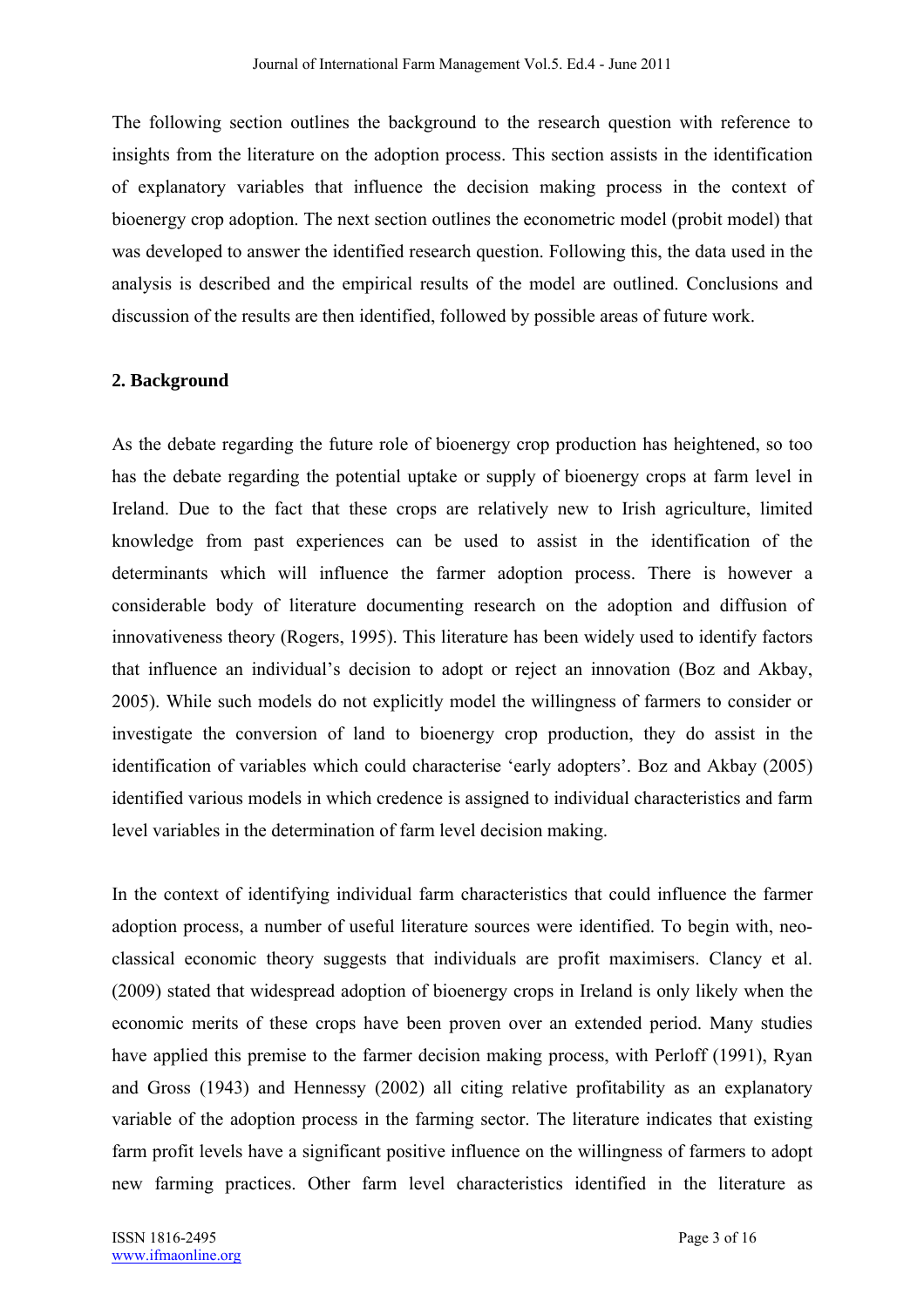explanatory variables in the adoption process were farm size (Hennessy, 2002; Rogers, 1995, Ryan and Gross, 1943; Rogers and Pitzer, 1960); production system (Austin et al., 1998; Rosenqvist et al., 2000); and contact with extension personnel (Boahene et al., 1999; Rogers and Pitzer, 1960).

Farm size is hypothesised to have a positive influence on the adoption process, as is contact with extension personnel. Austin et al*.,* (1998) and Rosenqvist et al*.*, (2000) both found that existing farmers involved in crop production were more likely to be early adopters of bioenergy crop production, given that they have previous experience of cropping systems. Furthermore, Austin et al*.,* (op. cit) and Rosenqvist et al*.*, (op. cit) also found a negative relationship between bioenergy crop adoption and total forage area of the farm.

Demographic characteristics identified from the literature that were assumed relevant for this research question included age (Tatlidil, 1989; Brander and Kearl, 1964; Rogers, 1995) and educational level (Rogers, 1995; Ryan and Gross, 1943; Rogers and Pitzer, 1960). Consistent with the literature, it is hypothesised that age of the farm operator will have a negative relationship with adoption. Furthermore, many models have found supporting evidence for the hypothesis of a life cycle (Huffman and Lange, 1989), which indicates alternative propensities of work etiquette at different stages during the life cycle of the farmer. In relation to education level, it is hypothesised that farmer operators with higher levels of agricultural education will be more willing to consider or investigate the growing of bioenergy crops.

All of these issues identified from the literature will be examined in the paper. Empirical studies which have tried to capture the influence of socio-economic variables on farmers' adoption decision have predominantly used a probit or logit model (Rahm & Huffman, 1984; Kebede et al., 1990; Rahji,1998; Vanslembrouck et al., 2002; Damisa, 2007), with probit in particular being very common (Rigby et al., 2001). In these models, farmers are assumed to make adoption decisions based upon an objective of utility maximization. The benefits of adopting these technologies as well as the cost of adoption are likely to vary across farmers that are heterogeneous in the availability of human capital and technical skills, and in other socio-economic characteristics (Nkamleu and Adesina 2000). The results of these papers indicate that the socio-economic characteristics of the farmer influenced the decision they made. Therefore, specific information on the influence of socio-economic characteristics of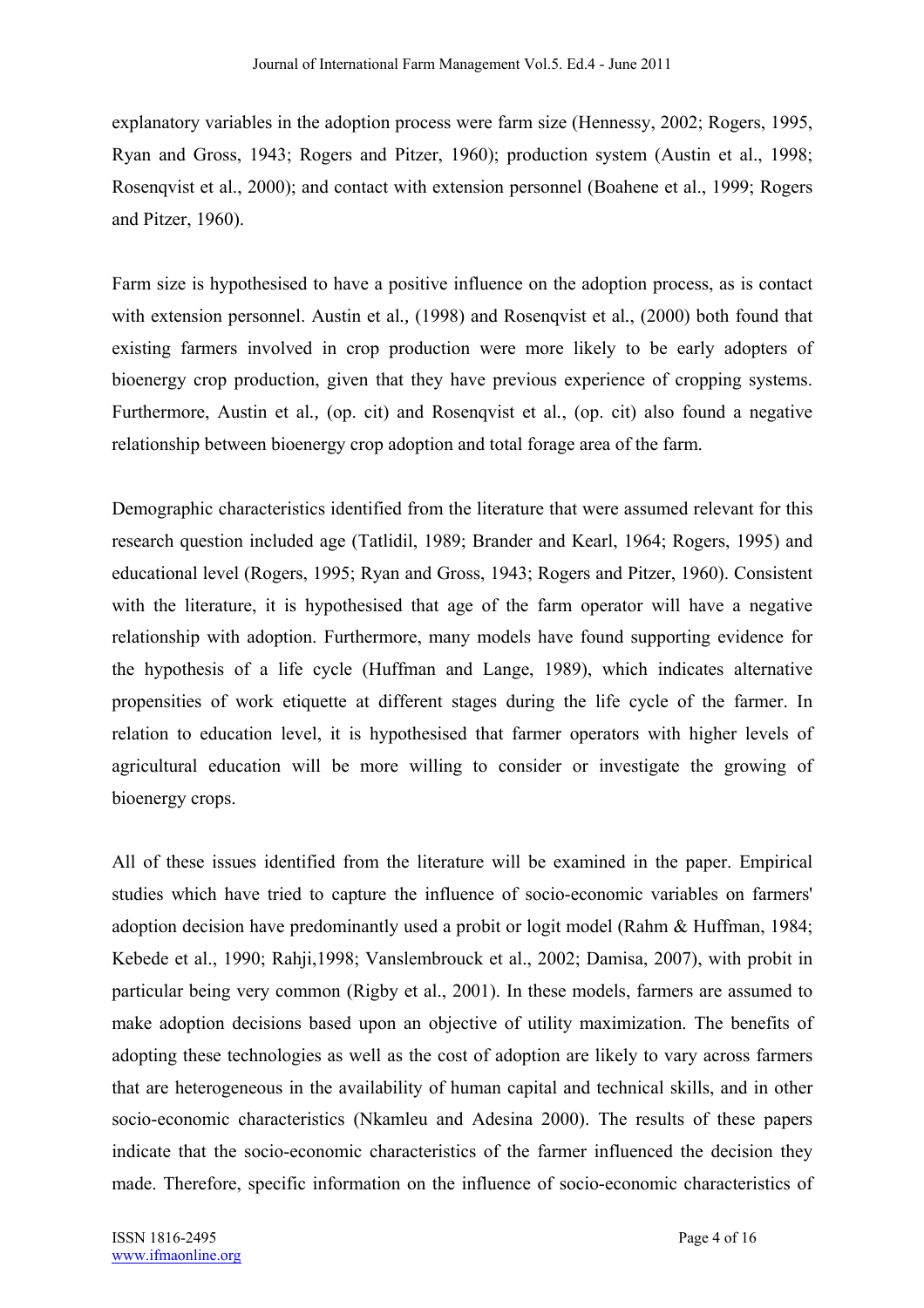adoption would be helpful in the design and implementation of more effective programs to promote the adoption of agricultural innovations (Nkamleu and Adesina 2000). The methods used to model the explanatory factors of the adoption process at farm levels are outlined in the following section.

#### **3. Methodology**

In this study, farm-related and individual determinants for the adoption of bioenergy crop production among Irish farmers are identified and estimated. This research question was tested empirically by the model:

$$
P{y_i = 1 | x_i} = F(x_i, \beta)
$$
 (1.1)

This binary choice probit model describes the probability that  $y_i = 1$ , the vector  $x_i$  containing individual and farm level characteristics, and where F is a cumulative distribution function which is bound by the [0,1] interval i.e.  $0 \leq F(x_i, \beta) \leq 1$ . So, the probability that a farmer has considered or investigated converting land to bioenergy producing crops depends on specified characteristics.

For the standard probit model adopted for this research a standard normal distribution was assumed, specified as a log-likelihood equation and estimated using a Maximum Likelihood Estimation (MLE) model. As the co-efficients from this probit model can not be interpreted in the same manner as an OLS regression, it was necessary to compute marginal effects and elasticises to interpret the output from this model.

The goodness of fit of this model was examined using the pseudo  $R^2$  value. It is to be expected that the pseudo  $R^2$  would not be very high in this instance, as cross sectional data is used. Likelihood ratio tests were used to determine the appropriateness of restricted versus unrestricted models i.e. whether or not certain variables are necessary in the model.

## **4. Data**

Data from the National Farm Survey (NFS) (Connolly et al. 2007) was used to examine the research question. The primary objective of the NFS is to collect and analyse information relating to farming activities. To achieve its objective a farm accounts book is recorded for each year on a random sample of farms throughout the country. For 2006, 1,177 farms were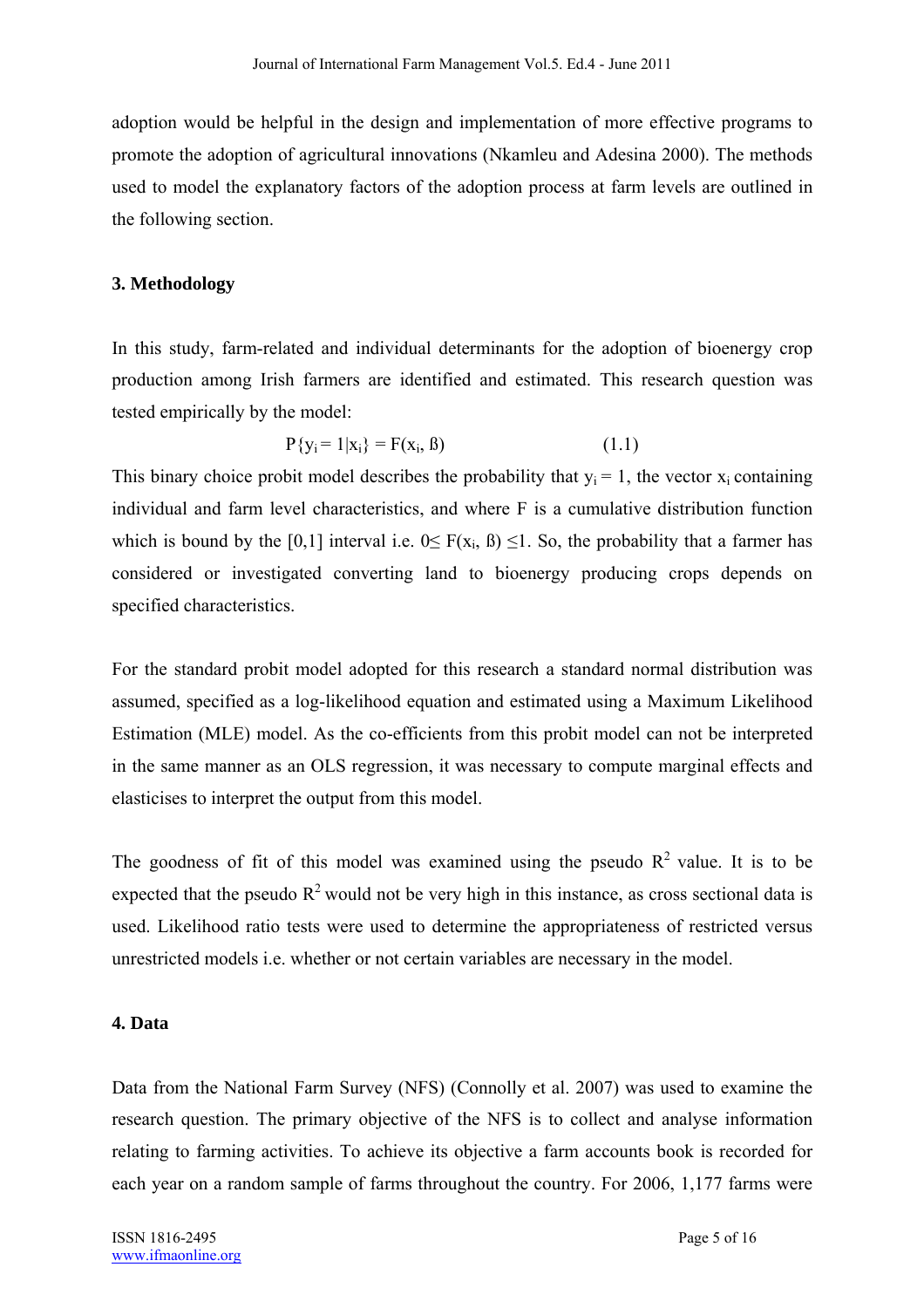included in the analysis. In addition to the individual farm accounting, performance and farmer demographic data collected from the NFS on an annual basis, special studies on individual topics are also conducted. The 'special study' survey conducted in 2006 was concerned with, among other issues, farmers' intentions/considerations regarding converting land to producing bioenergy crops. While this survey was conducted by the NFS not all respondents from the main survey were participants in the special study. As a result, to link data from the main survey with the special study it was necessary to construct a matched balanced dataset. Consequently, the sample size of the final dataset used in the analysis was slightly less than in the original survey, with 998 individual farms included.

In contrast to other empirical studies which have analyzed the determinants of farm structural change, either on the basis of accounting data and census data (such as Kimhi, 1994; Stiglbauer and Weiss, 2000) or survey data (such as Glauben et al. 2004), this approach to examining structural change has an advantage in that the survey data is actually linked to the individual accountancy and demographic data. Thus, the 2006 farm survey database provides data on individual characteristics which will be used as explanatory variables in the probit model. The special survey database provides data on farmers' considerations regarding planting intentions of bioenergy producing crops, which will provide the data for the dependent variable in the model specified.

The explanatory variables selected which were hypothesised to affect WILLINGNESS were: farm size (SIZE), farm size squared (SIZE2), amount of land owned, expressed as a percentage of total area farmed (LANDOW), amount of land rented out expressed in hectares (RENTOUT), farming system was captured as a dummy variable with 1 representing specialist tillage farms and zero for all other farms (SPECCROPS), total forage area in hectares (FORAGE), farm profit in thousands of euro per farm (PROFIT), education level of the farm operator (EDUC) represented by a scale, agricultural education of the farm operator (AGEDUC) captured as a dummy variable, contact with extension agents (EXTEN) captured as a dummy variable, age of the operator (AGE), and age of the operator squared (AGE2). All of the variables used in the probit model are outlined in Table 1, with variable definitions and the mean values for the sample of farms.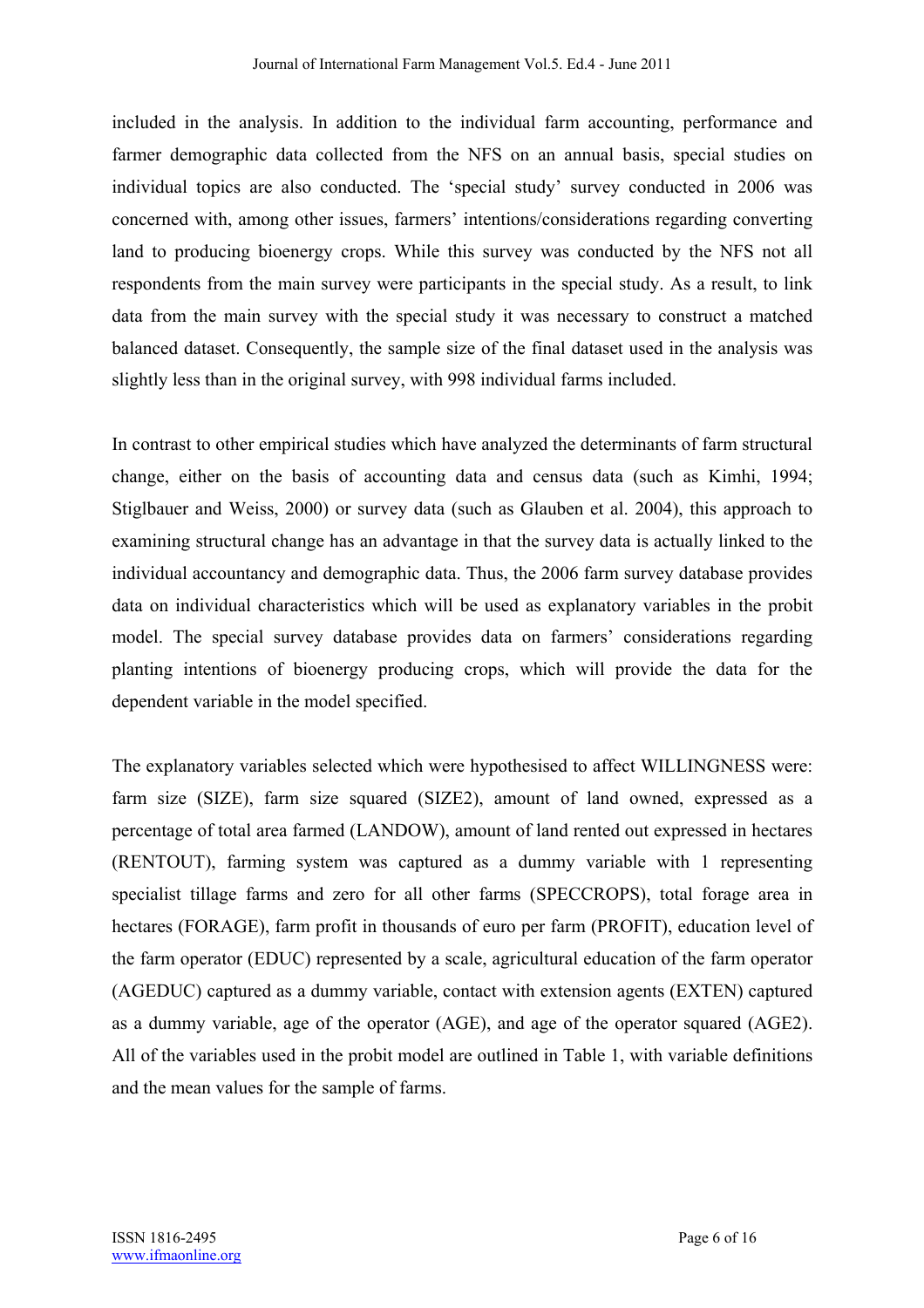| <b>Variable</b>    | <b>Variable Definition</b>                                              | $\boldsymbol{N}$ | <b>Sample</b><br><b>Mean</b> | <b>Standard</b><br><b>Deviation</b> | <b>Minimum</b> | <b>Maximum</b> |  |
|--------------------|-------------------------------------------------------------------------|------------------|------------------------------|-------------------------------------|----------------|----------------|--|
| <b>WILLINGNESS</b> | Willing to produce bioenergy crops<br>$(0=N_0/1=Y_{es})$                | 998              | 0.07                         | 0.26                                | 0.00           | 1.00           |  |
| <b>SIZE</b>        | Farm size in hectares                                                   | 998              | 52.42                        | 39.52                               | 5.86           | 377.20         |  |
| SIZE <sub>2</sub>  | Farm size squared                                                       | 958              | 4308.94                      | 10166.53                            | 34.34          | 142279.80      |  |
| <b>LANDOW</b>      | Amount of land owned (proportion<br>of Utilisable Agricultural Area)    | 998              | 0.93                         | 0.29                                | 0.00           | 3.85           |  |
| <b>RENTOUT</b>     | Hectares of land rented out                                             | 998              | 0.93                         | 4.77                                | 0.00           | 52.65          |  |
| <b>SPECROPS</b>    | Specialist crop farm $(0 = Not spec)$ ;<br>$1 =$ spec. crop farm)       | 998              | 0.07                         | 0.26                                | 0.00           | 1.00           |  |
| <b>FORAGE</b>      | Total forage area (hectares)                                            | 998              | 43.44                        | 31.35                               | 0.00           | 346.30         |  |
| <b>PROFIT</b>      | Family Farm Income in 2005<br>$(\text{\ensuremath{\mathfrak{E}}}\,000)$ | 998              | 27.05                        | 27.97                               | $-32.01$       | 235882.30      |  |
| <b>EDUC</b>        | Education level of the farmer (Scale<br>$1-6$                           | 998              | 2.13                         | 0.98                                | 1.00           | 6.00           |  |
| <b>AGEDUC</b>      | Formal agricultural education (scale<br>$0-1$ , $0=N_0/1=Y$ es)         | 998              | 0.57                         | 0.50                                | 0.00           | 1.00           |  |
| <b>EXTEN</b>       | Contact with extension agent<br>$(0=No/1=Yes)$                          | 998              | 0.60                         | 0.49                                | 0.00           | 1.00           |  |
| AGE                | Age of operator (years)                                                 | 998              | 53.14                        | 11.96                               | 20.00          | 83.00          |  |
| AGE <sub>2</sub>   | Age of operator squared                                                 | 998              | 2966.46                      | 1299.89                             | 400.00         | 6889.00        |  |

**Table 1: Variable Definitions and Descriptive Statistics** 

#### **5. Results**

As mentioned above, a standard probit analysis on the likelihood of the farmer considering or investigating the decision to grow bioenergy crops was applied. The estimation results of the specified probit model are presented in Table 2. The model is statistically significant at the 1 percent level or better, as measured by the likelihood ratio test. Overall, the results in Table 2 suggest that the probability of innovation at farm level is significantly influenced by a number of personal and farm characteristics. The marginal effect of each variable on the probability of the adoption decision is presented in Table 3. The marginal effects show the change in the probability of choice j given a change in  $x_i$ . In the case of continuous explanatory variables, the marginal effect relates to a change of one unit in the variable. For the binary explanatory variables, the marginal effect is the difference in probabilities between setting the explanatory variable to one and setting it to zero, given that all other explanatory variables are set at their sample means.

The size of the farm is shown to have a significant positive impact on potential adoption behaviour of farmers. The marginal effects in Table 3 show that for a one unit change in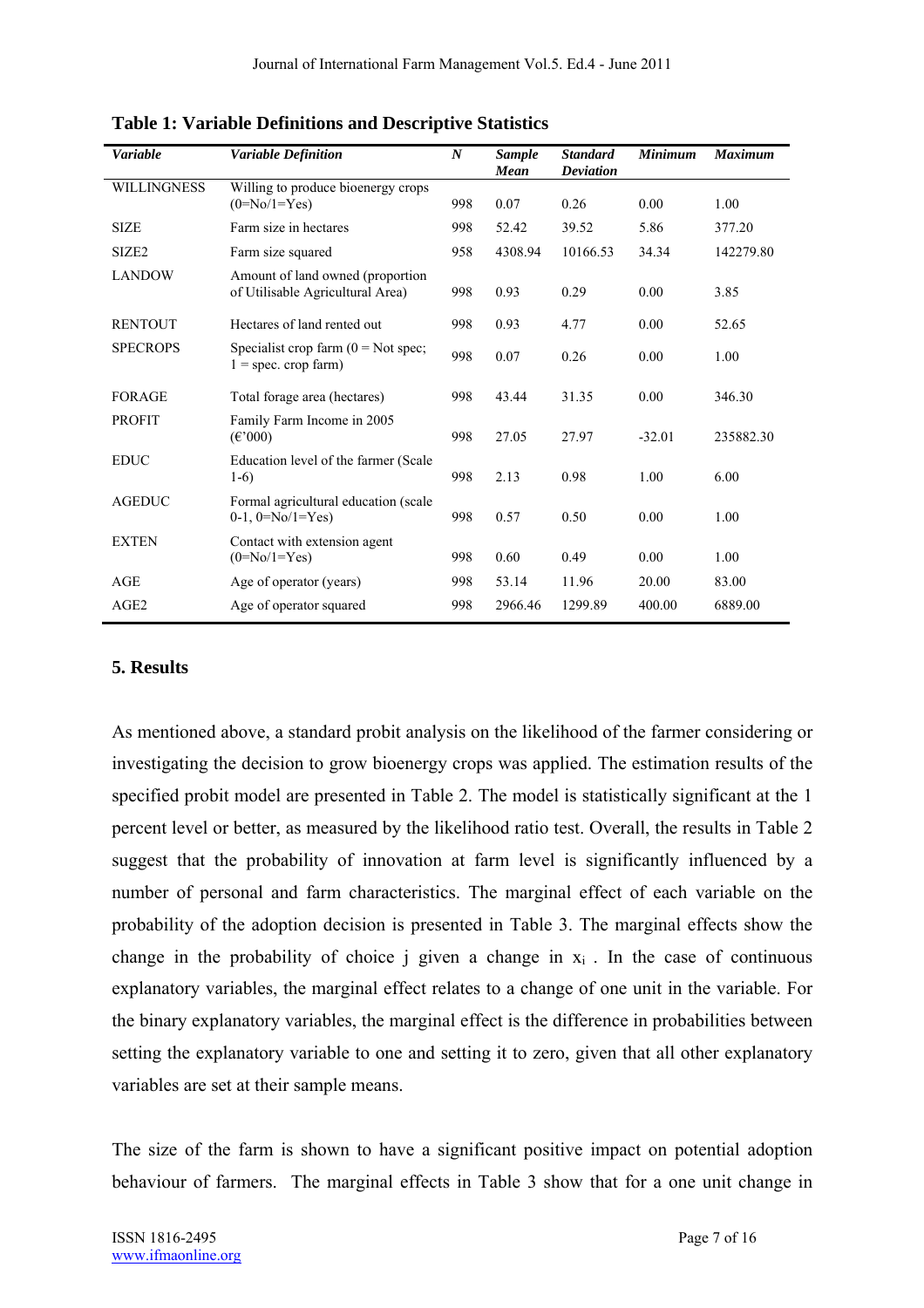farm size, the willingness to grow bioenergy crops increase by .002. It is interesting to note that farm profit is not a significant variable in the adoption decision making process. In a stepwise regression process, farm profit on its own was significant; however when farm size is controlled for and included as an explanatory variable the profit variable no longer remains significant. Since farm profit is positively correlated with farm size (as seen in Appendix 1 in the correlation matrix), one might conclude that existing farm profit is not an important explanatory factor in the adoption decision making process when farm size is accounted for. Hence, the analysis supports the hypothesis that the size of the farm, in terms of land area farmed, is a more reliable estimator of the expected future earnings from bioenergy crop production than the current level of farm income.

| <b>Variable</b>        | <b>Symbol</b>                                                           | Co-efficient | <b>Standard</b><br><b>Error</b> | Z statistic | Prob >  z |  |
|------------------------|-------------------------------------------------------------------------|--------------|---------------------------------|-------------|-----------|--|
| <b>SIZE</b>            | Farm size in hectares                                                   | 0.02         | 0.01                            | 3.05        | 0.00      |  |
|                        |                                                                         |              |                                 |             |           |  |
| SIZE <sub>2</sub>      | Farm size squared                                                       | $-0.00$      | 0.00                            | $-1.62$     | 0.11      |  |
| <b>LANDOW</b>          | Amount of land owned (percent<br>of UAA)                                | 0.08         | 0.29                            | 0.27        | 0.78      |  |
| <b>RENTOUT</b>         | Hectares of land rented out                                             | 0.01         | 0.01                            | 0.50        | 0.62      |  |
| <b>SPECROPS</b>        | Specialist crop farm $(0 = Not$<br>spec; $1 =$ spec. crop farm)         | 0.87         | 0.23                            | 3.74        | 0.00      |  |
| <b>FORAGE</b>          | Total forage area (hectares)                                            | $-0.01$      | 0.01                            | $-2.53$     | 0.01      |  |
| <b>PROFIT</b>          | Family Farm Income in 2005<br>$(\text{\ensuremath{\mathfrak{E}}}\,000)$ | 0.00         | 0.01                            | 0.54        | 0.59      |  |
| <b>EDUC</b>            | Education level of the farmer<br>$(Scale 1-6)$                          | 0.06         | 0.08                            | 0.82        | 0.41      |  |
| <b>AGEDUC</b>          | Formal agricultural education<br>(scale 1-2, $1 = No/2 = Yes$ )         | 0.76         | 0.20                            | 3.71        | 0.00      |  |
| <b>EXTEN</b>           | Contact with extension agent<br>$(1 = No/2 = Yes)$                      | $-0.07$      | 0.16                            | $-0.45$     | 0.65      |  |
| AGE                    | Age of operator (years)                                                 | $-0.04$      | 0.04                            | $-0.92$     | 0.36      |  |
| AGE2                   | Age of operator squared                                                 | 0.00         | 0.01                            | 0.84        | 0.40      |  |
| cons                   |                                                                         | $-1.82$      | 1.09                            | $-1.66$     | 0.10      |  |
| Number of observations | 998                                                                     |              |                                 |             |           |  |
| LR chi2                | 129.93                                                                  |              |                                 |             |           |  |
| Prob $>$ chi2          | 0.000                                                                   |              |                                 |             |           |  |
| Log Likelihood         | $-187.99$                                                               |              |                                 |             |           |  |
| Pseudo R2              | 0.2488                                                                  |              |                                 |             |           |  |

**Table 2: Results of the probit model on the probability of bioenergy crop adoption**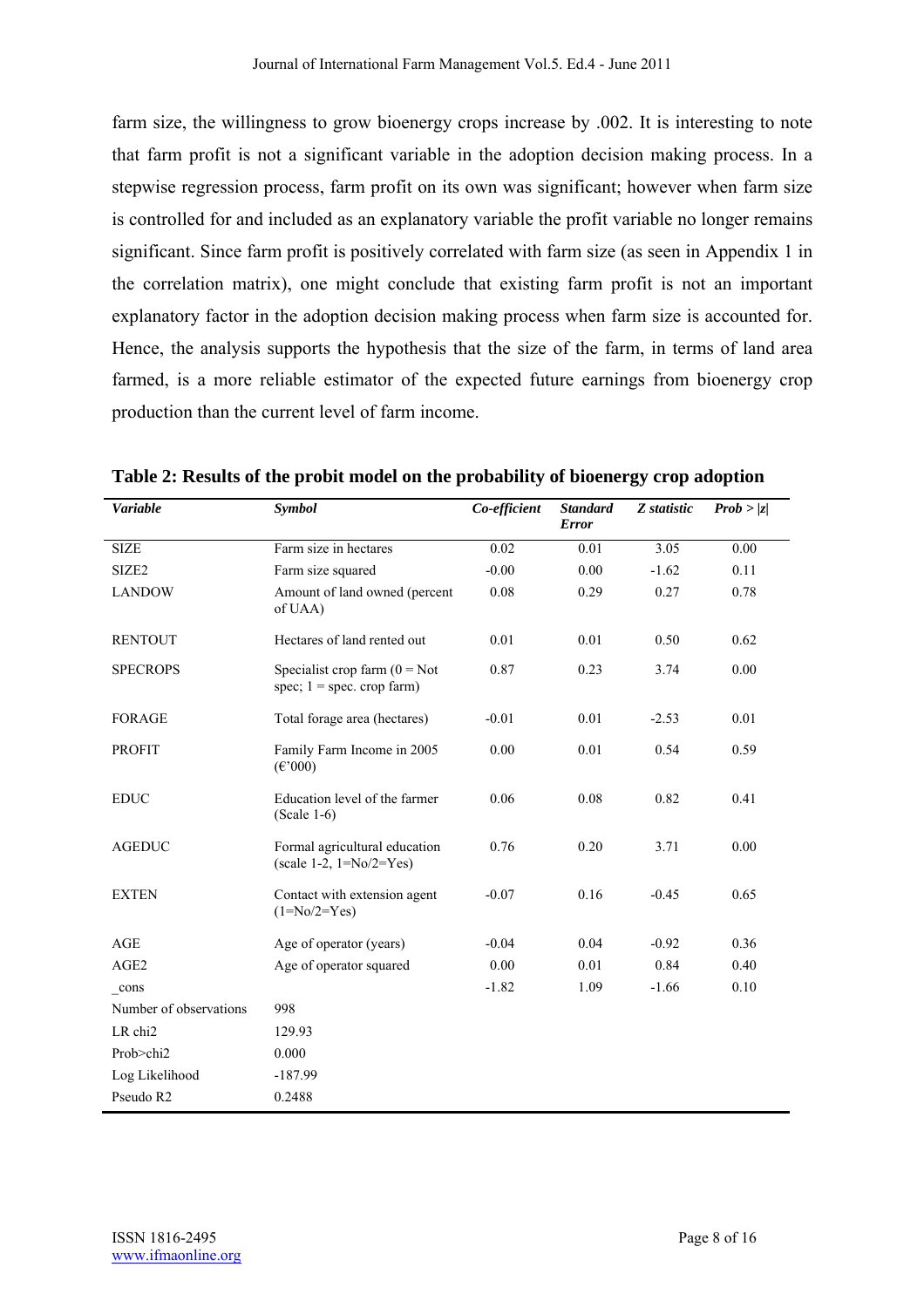| <b>SYMBOL</b>     | <b>Marginal Effect</b> | <b>Standard Error</b> | Z statistic | Prob >  z |
|-------------------|------------------------|-----------------------|-------------|-----------|
| <b>SIZE</b>       | .002                   | .00053                | 2.93        | 0.003     |
| SIZE <sub>2</sub> | $-.000$                | .00000                | $-1.61$     | 0.107     |
| <b>LANDOW</b>     | .007                   | .02402                | 0.27        | 0.784     |
| <b>RENTOUT</b>    | .000                   | .00113                | 0.50        | 0.620     |
| <b>SPECROPS</b>   | .134                   | .05545                | 2.42        | 0.016     |
| <b>FORAGE</b>     | $-.000$                | .00039                | $-2.41$     | 0.016     |
| <b>PROFIT</b>     | .000                   | .00000                | 0.54        | 0.593     |
| <b>EDUC</b>       | .005                   | .00643                | 0.82        | 0.415     |
| <b>AGEDUC</b>     | .060                   | .01479                | 4.11        | 0.000     |
| <b>EXTEN</b>      | $-.006$                | .01370                | $-0.45$     | 0.655     |
| AGE               | $-.003$                | .00343                | $-0.92$     | 0.359     |
| AGE <sub>2</sub>  | .000                   | .00003                | 0.84        | 0.399     |

**Table 3: Marginal effects from probit model** 

In accordance with similar research conducted on the adoption decision making process, an additional two land area variables, namely total land owned as a percentage of Utilisable Agricultural Area (UAA) and total land area (hectares) rented out, were included as explanatory variables in the model. Neither of these two variables were significant, indicating that size of the farm is the only important variable in the adoption decision making process and land tenure systems are not important explanatory variables, as was seen in other studies such as Rosenqvist et al., (2000).

The existing system of farming is shown to be highly significant in the adoption decision making process. The dummy variable for specialist cropping system shows that existing specialist tillage farms are more likely to consider or investigate the growing of bioenergy crops, which one could consider as a proxy for tradition or experience contributing a significant role to the adoption decision. The marginal effects in Table III show that being a specialist tillage farmer increases the probability of considering adoption of bioenergy crop production by 10 percent. Further evidence of the role of traditional farming practices influencing the adoption decision is shown by the variable total forage area, which shows forage area has a significant negative effect on the willingness of farm operators to investigate or consider the growing of bioenergy crops.

The influence of and inter-relationships between individual farm operator characteristics on the willingness to consider bioenergy crop production is worthy of note. When the age of the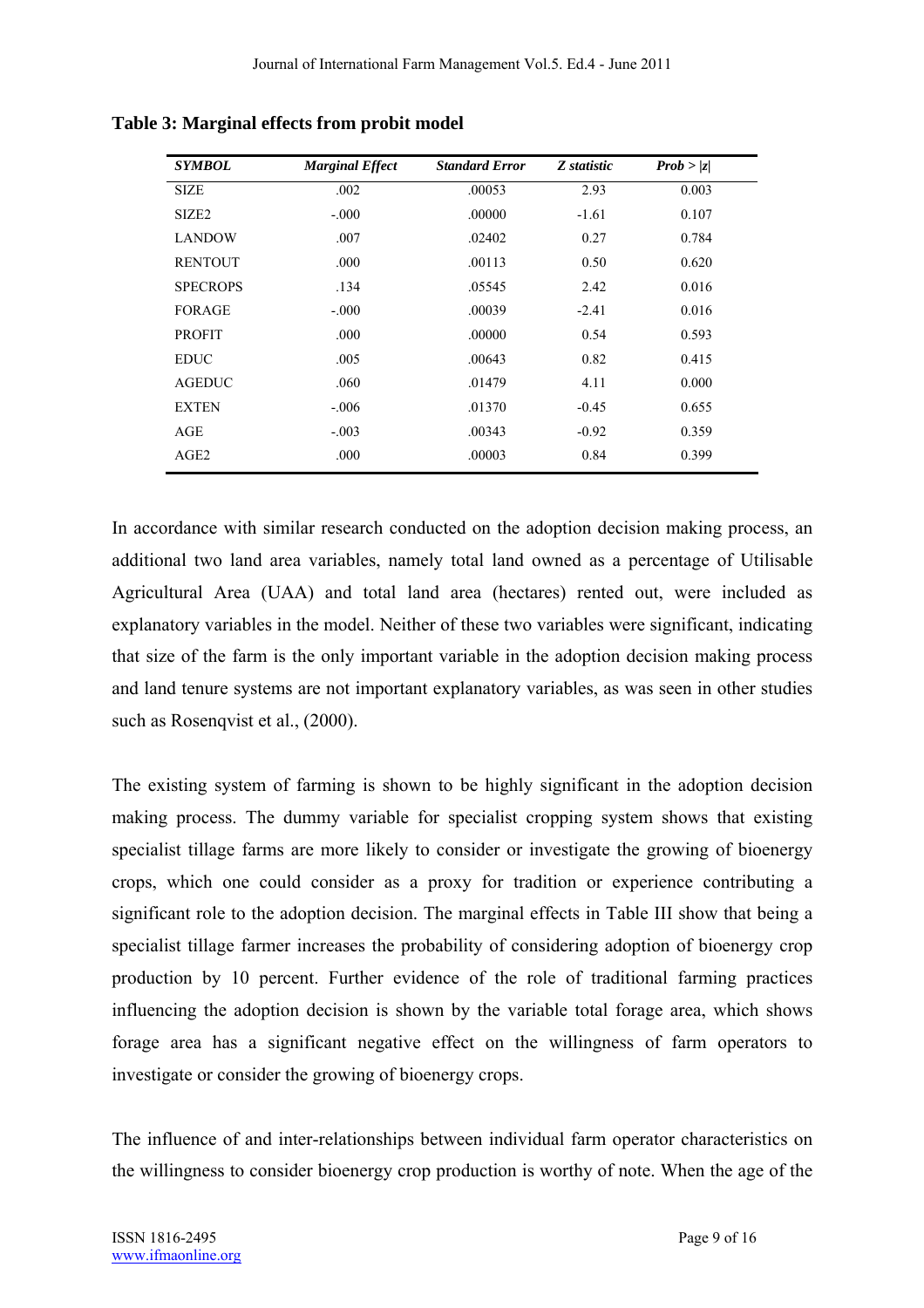operator is controlled for on its own (in a step wise regression) it appears to be negatively correlated with the willingness to adopt new farming practises, whereby younger farmers are more willing to consider bioenergy crop production, and there is no evidence of the existence of a significant lifecycle influence. However, when the agricultural education level of the farm operator is controlled for in the model, agricultural education appears as a highly significant variable and age of the operator no longer remains as a significant explanatory variable. Hence, one could consider that age of the operator was not initially explaining a time horizon factor, i.e. younger farm operators were not willing to consider bioenergy crop production because of their reduced discount rate applied to future cash flows, but rather age of the operator was a proxy for education levels of the operator. The inter-relationship between the age and education variables included in the model show that age on its own is not a significant variable in the adoption decision making process of bioenergy crop production but agricultural education of the farm operator is an important factor. Hence, farmer operators with agricultural education may be more open to new ideas and be more willing to investigate alternative farming systems. The marginal effects reported in Table III show that farm operators with formal agricultural education are 6 percent more likely to consider growing bioenergy crops than farm operators with no formal agricultural education.

Contact with extension agents did not appear as a significant variable affecting the adoption decision. While the relationship was positive it was not significant. This is contrary to other findings in the adoption literature where contact with extension agents was a significant factor affecting the adoption decision (Boahene et al., 1999; Rogers and Pitzer, 1960).

#### **6. Conclusions**

The purpose of this study was to determine the influence of farm and individual level characteristics on the willingness of farmers to investigate the adoption of bioenergy crops in Ireland. Innovation theory was used as a framework to develop an empirical model. The probit regression procedure was used to determine the extent to which the selected explanatory variables influenced the willingness of the farmer to consider adopting the aforementioned crops. Overall the results confirm that both farm and individual farmer characteristics are important in the adoption process.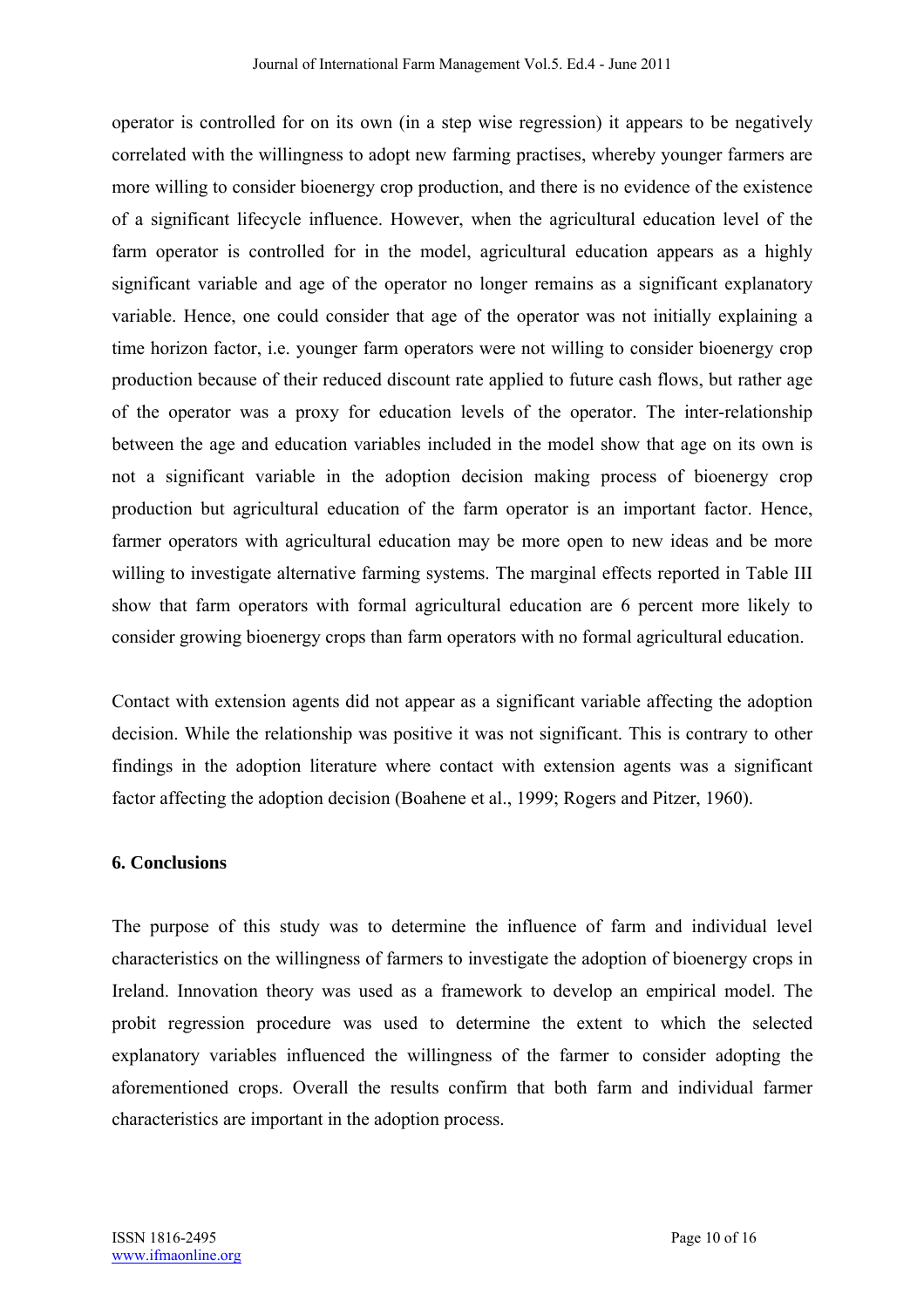The research findings related to the farm characteristics: system of farming and farm size, are consistent with the general literature on the adoption process within agriculture. Consistent with adoption theory (Boz and Akbay, 2005), this research has shown that farm size is a positive socioeconomic characteristic, whereby farm size has a positive impact on the willingness of farmers to consider or investigate the growing of bioenergy crops. Given that existing farm profit level was not a significant explanatory factor in the adoption process when farm size was accounted for, it could be concluded that size of the farm is a more reliable estimator of the expected future earnings from bioenergy crop production than the current level of farm income. This finding is in accordance with Wiemers and Behan (2004) who found an unwillingness to switch enterprises for higher returns when examining the reasons behind the poor uptake of forestry grants.

Unlike other empirical research which has applied innovation theory to examine the adoption process in agriculture, the importance of extension contact in promoting bioenergy crop adoption in Ireland did not appear as a significant variable in this research. Given that a number of the bioenergy crops being highlighted as suitable for Irish growing conditions (such as willow and miscanthus) incur substantial establishment costs and at the time the survey was conducted no establishment grant aid was available from the government, it is possible that farmers and extension agents were adopting a wait and see approach. Rice (2007) highlighted the need to improve the profitability of growing and processing bioenergy crops if the industry is to develop to a significant scale. Also, development of extension activities must be based on, and take into account, the socioeconomic status of the farmer. As shown in this research a number of variables are highly significant in influencing the adoption process, whereas other farm level and individual specific variables are less significant in the adoption process. Following from recommendations outlined by Boz and Akbay (2005), agricultural extension services must identify and work together with early adopters, or potential early adopters. Once the early adopters of the innovation or cropping system accept the idea they will play an important part in influencing other people in the industry. This can facilitate the work of extension agents in promoting the crops and lowering program delivery costs.

At the policy level, national government must put in place a coherent policy to encourage bioenergy crop production in order for Ireland to meet national targets for bioenergy production set by the European Commission. Mullins (2007) criticised Ireland's 'piecemeal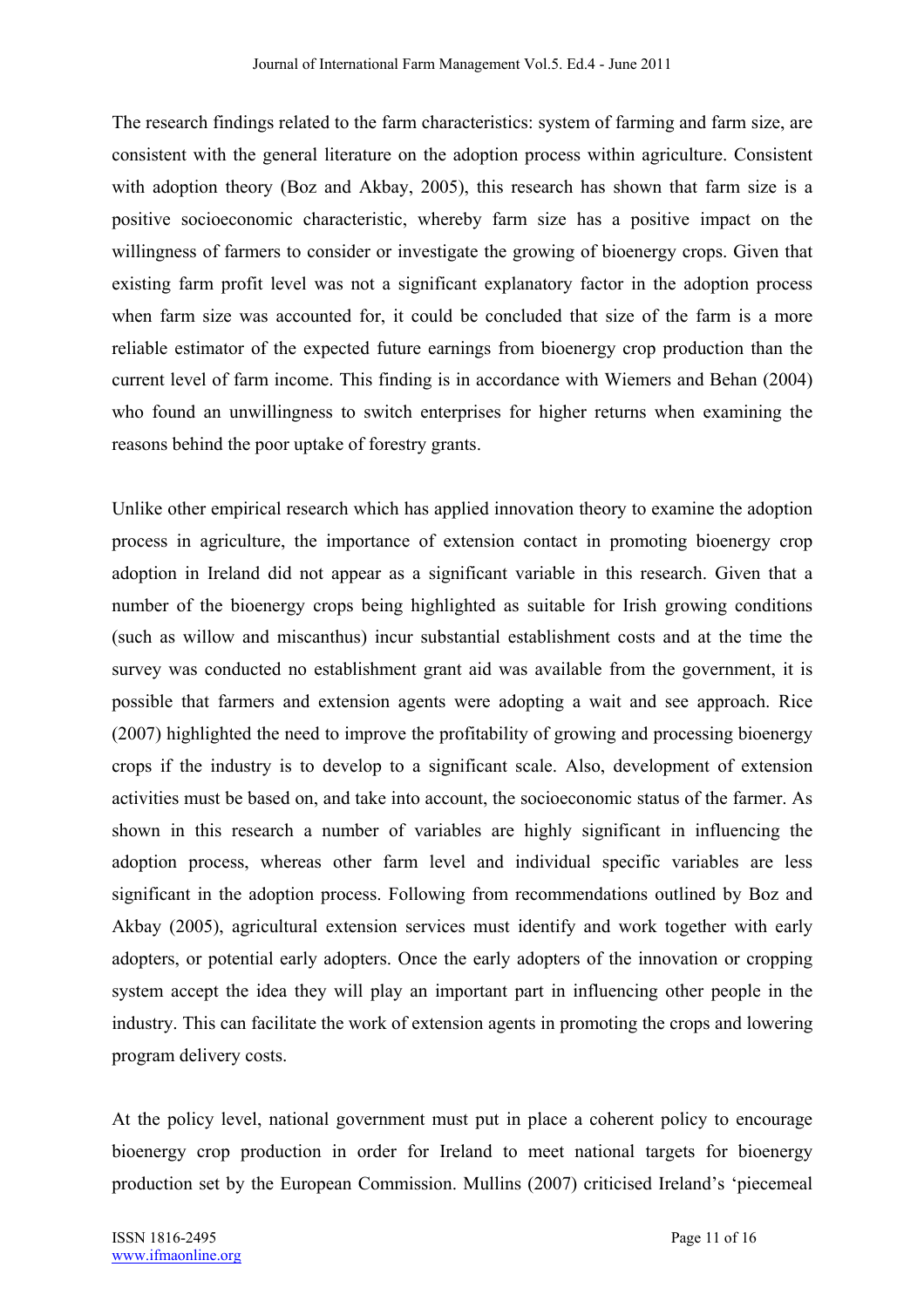approach to biofuel production' which has hindered the ability of biofuel production companies to operate in the Irish market. The importance of the research findings outlined in this paper is that policy makers will now be assisted in distinguishing between firms regarding their likelihood of bioenergy crop adoption.

## **7. References**

Austin, E. J., Willock, J., Deary, I.J., et al. (1998). Empirical models of Farmer Behaviour using psychological, social and economic variables. Part II: Non-linear and Expert Modelling. Agricultural Systems, Vol. 58, No. 2, pp. 225 – 241.

Binfield, J., Donnellan, T., Hanrahan, K., and Westhoff, P. (2003). The Luxembourg Agreement: Implications for EU and Irish Agriculture. Teagasc FAPRI–Ireland.

Boahene, K., Snijders, T.A.B., Folmer, H. (1999). An integrated socioeconomic analysis of innovation adoption: the case of Hybrid cocoa in Ghana. Journal of Policy Modelling, Vol. 21, pp.  $167 - 184$ .

Boz, I. and Akbay, C. (2005). Factors influencing the adoption of maize in Kahramanmaras province of Turkey, Agricultural Economics, Vol. 33, pp. 431 – 440.

Brander, L. and Kearl, B. (1964). Evaluation for congruence as a factor in adoption rate of innovations. Rural Sociology, Vol. 29, pp. 288 – 303.

Clancy, D., Breen, Butler, A.M., Thorne, F., and Wallace, M. (2009). A discounted cash flow analysis of financial returns from biomass crops in Ireland. Journal of Farm Management, Vol. 13, pp. 595 – 611.

Connolly, L., Kinsella, A., Quinlan, G. and Moran B. (2007). National Farm Survey 2006, Teagasc.

Damisa, M.A. and Yohanna, M. (2007). Role of Rural Women in Farm Management Decision Making Process: Ordered Probit Analysis. World Journal of Agricultural Science, pp. 543-546.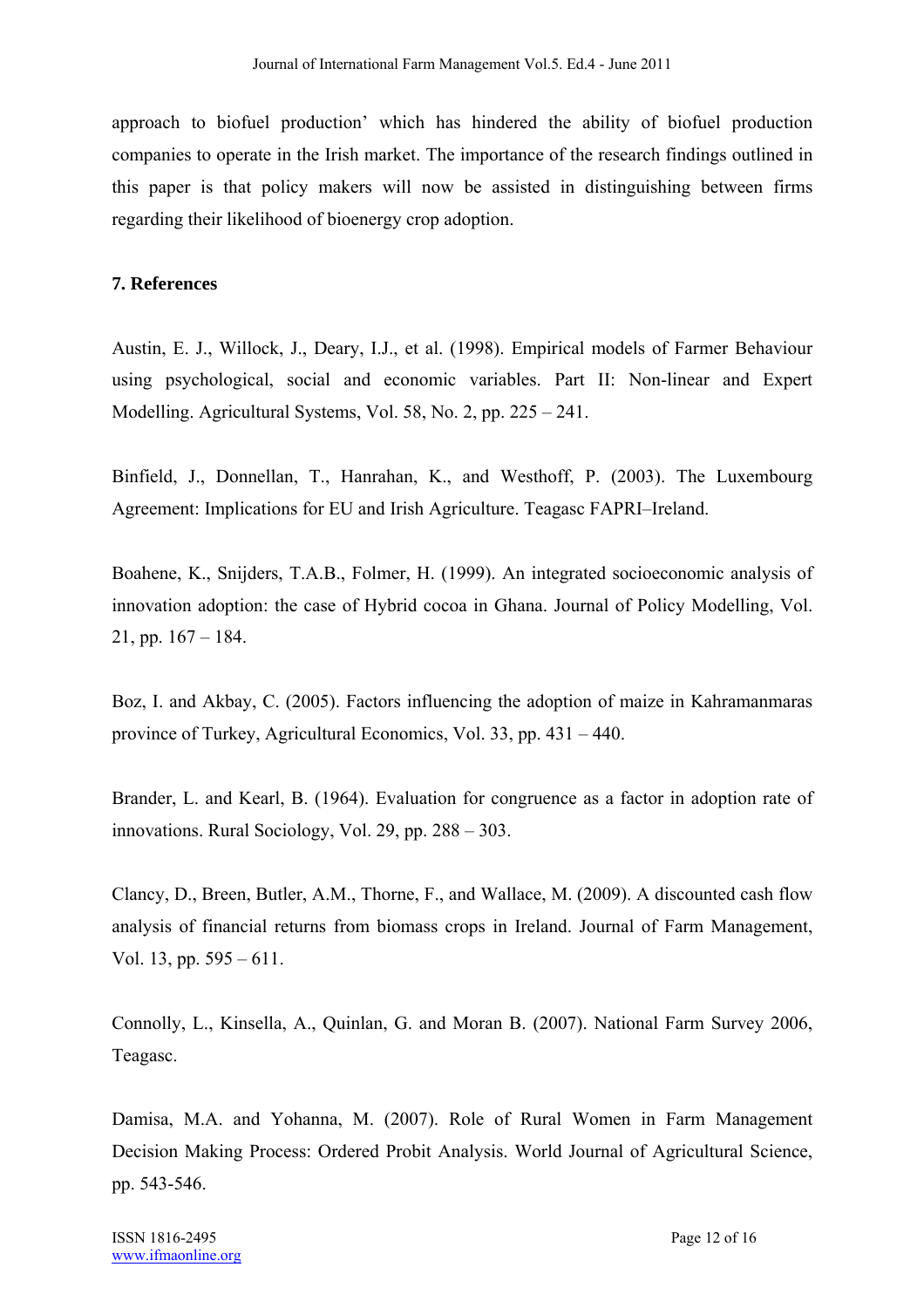EU Directive 2003/87/EC of the European Parliament and of the Council of 13 October 2003 establishing a scheme for greenhouse gas emission allowance trading within the Community and amending Council Directive 96/61/EC (Text with EEA relevance) Official Journal L 275, 25/10/2003 P. 0032 – 0046,

http://europa.eu.int/smartapi/cgi/sga\_doc?smartapi!celexplus!prod!CELEXnumdoc&lg=EN& numdoc=32003L0087

EU Directive 2004/101/EC of the European Parliament and of the Council of 27 October 2004 amending Directive 2003/87/EC establishing a scheme for greenhouse gas emission allowance trading within the Community, in respect of the Kyoto Protocol's project mechanisms, Text with EEA relevance, Official Journal L 338, 13/11/2004 P. 0018 – 0023 http://europa.eu.int/smartapi/cgi/sga\_doc?smartapi!celexplus!prod!CELEXnumdoc&lg=EN& numdoc=32004L0101

Glauben, T., Tietje, H., and Weiss, CR. (2004). Succession in Agriculture: A Probit and a Competing Risk Analysis. In: Annual Meeting of the American Agricultural Economist Association, Denver.

Hennessy, T., (2002), Modelling succession on Irish dairy farms. In: 10th EAAE Congress, Zaragoza.

Huffman, W. and Lange, M. (1989). Off-Farm Work Decisions of Husbands and Wives: Joint Decision Making. Review of Economics and Statistics, Vol. 71, pp. 471 – 480.

Kebede, Y., Gunjal, K., Coffin, G. (1990). Adoption of new technologies in Ethiopian agriculture: the case of Tegulet-Bulga District, Shoa Province. Agricultural Economics, Vol. 4.

Kimhi, A. (1994). Optimal Timing of Farm Transferal from Parent to Child. American Journal of Agricultural Economics, Vol. 76, pp. 228 – 236.

Mullins, J. (2007). Commercial Production of Biofuels, Teagasc National Tillage Conference, Dolmen Hotel, Carlow, Ireland.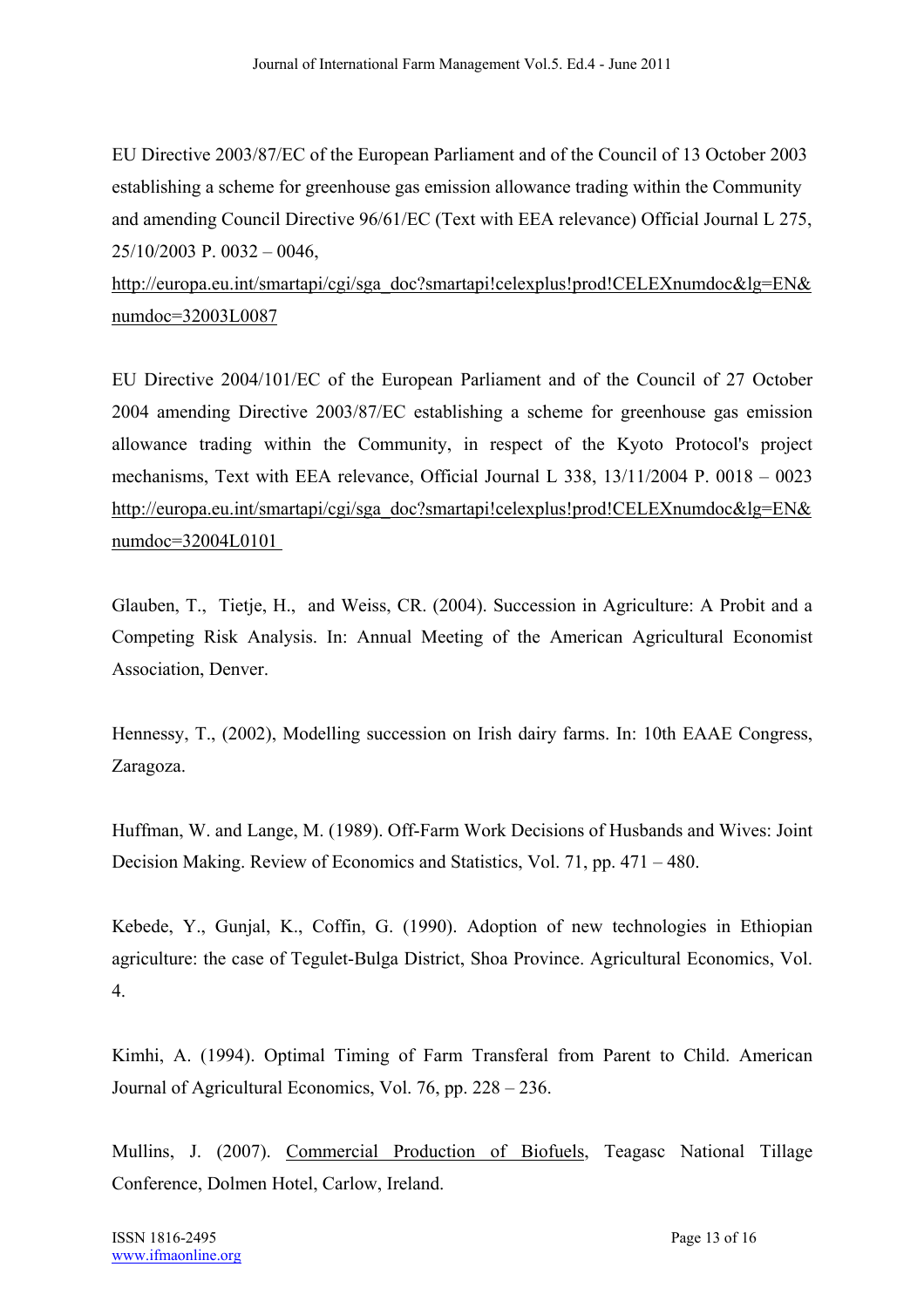Nkamleu, G.B., and Adesina, A.A. (2000). Determinants of chemical input use in peri-urban lowland systems: bivariate probit analysis in Cameroon. Agricultural Systems, Vol. 63, pp. 111 – 121.

Perloff, J., (1991). The impact of wage differentials on choosing to work in Agriculture. American Journal of Agricultural Economics, Vol. 73, pp. 671 – 680.

Rahji, M.A.Y. (1998). Determinants of Off-farm Work Participation by Farm Households in Oyo State, Nigeria. Journal of Tropical Forest Resources, Vol. 14, pp. 78 – 87.

Rahm, M.R., and Huffman, W.E. (1984). The adoption of reduced tillage: The role of human capital and other variables. American Journal of Agricultural Economics, Vol. 66, pp. 405 – 413.

Rigby, D., Young, T., and Burton, M. (2001). The development and prospects for organic farming in the United Kingdom. Food Policy, Vol. 26, pp. 599 – 613.

Rice, B. (2007) Supplying the Biofuels Sector, National tillage Conference, Dolmen Hotel Carlow, Teagasc, Oak Park.

Rogers, E.M. and Pitzer, R.L. (1960). The adoption of irrigation by Ohio farmers. Ohio Agri. Exp. Sta. Res. Bul., 851 Wocester.

Rogers, E.M. (1995). Diffusion of Innovations. 4th edition. Free Press, New York.

Rosenqvist, H., Roos, A., Ling, E. and Hektor, B. (2000). Willow growers in Sweden. Biomass and Bioenergy, Vol. 18, pp. 137 – 145.

Ryan, B., & Gross, N. C. (1943). The diffusion of hybrid seed corn in two Iowa communities. Rural Sociology, Vol. 8, pp.  $15 - 24$ .

Stiglbauer, A. M. and Weiss, C. R. (2000). Family and Non-Family Succession in the Upper-Austrian Farm Sector. Cahiers d'Économie et Sociologie Rurales, Vol. 54, pp. 6 – 26.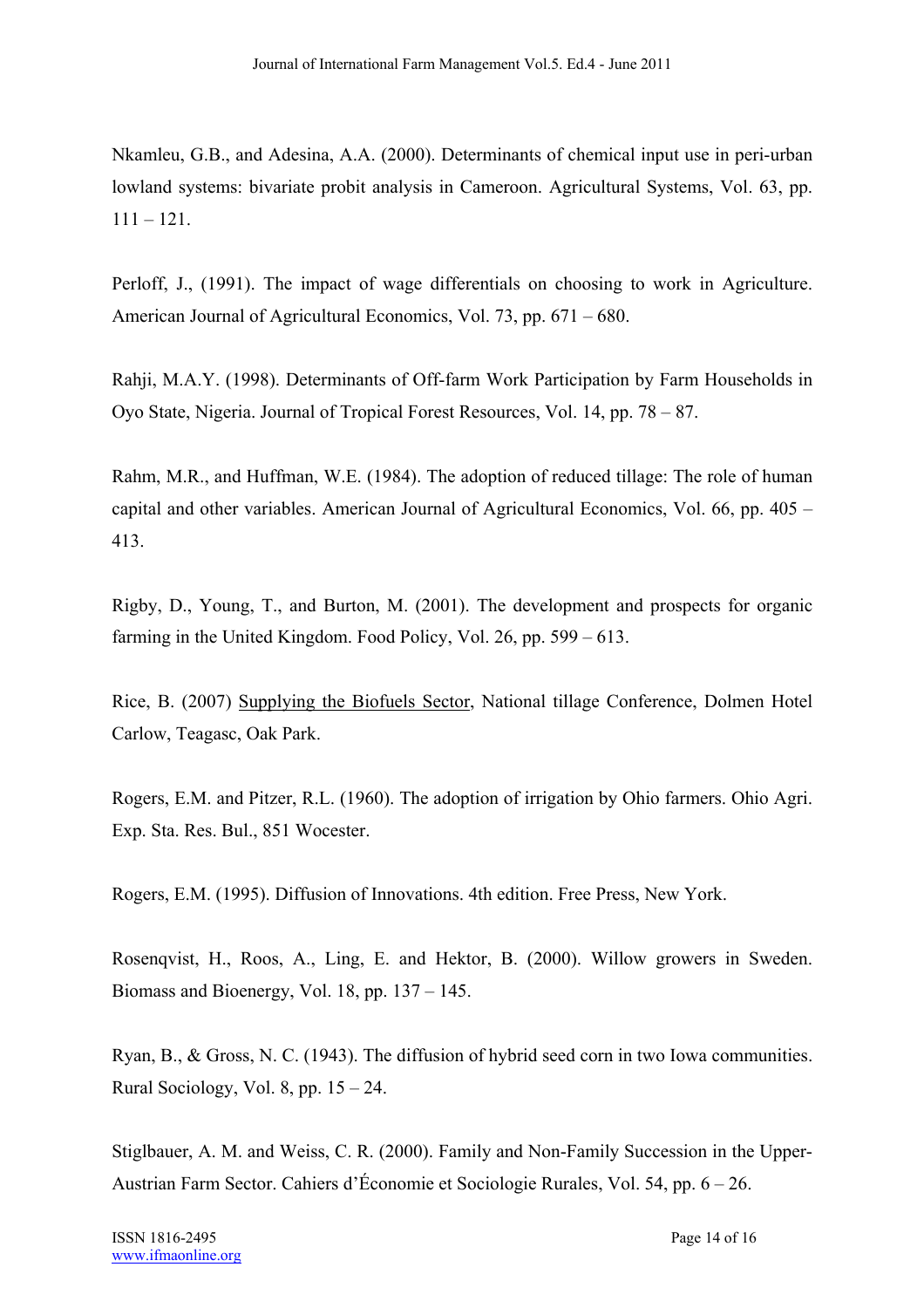Tatlidil, H. (1989). A research on the diffusion and adoption of sprinkler irrigation system in Polatli District. Ankara University Faculty of Agriculture publications no. 1157, Scientific Research Series No. 639. Ankara, Turkey.

Thorne, F. (2004). The Impact of the Fischler Reforms on Irish Tillage Farms, In: Proceedings of the National Tillage Conference, Dolmen Hotel, Carlow.

Thorne, F. (2006). Reform of the common market organisation for sugar: distributional impacts for Irish sugar beet producers. In: Agricultural Research Forum 2006, Tullamore Court Hotel, Tullamore.

Vanslembrouck, I., van Hylenbroeck, G., and Verbeke, W. (2002). Determinants of the willingness of Belgian farmer's to participate in agri-environmental measures. Journal of Agricultural Economics, Vol. 53, pp. 489–511.

Wiemers, E. and Behan, J. (2004) Farm Forestry Investment in Ireland under Uncertainty. The Economic and Social Review, Vol. 35, pp. 305 – 320.

Willock, J., Deary, I.A., Edwards-Jones, G. et al. (1999). The role of attitudes and objectives in farmer decision making: Business and environmentally-oriented behaviour in Scotland. Agricultural Economics, Vol. 50, pp. 286 – 303.